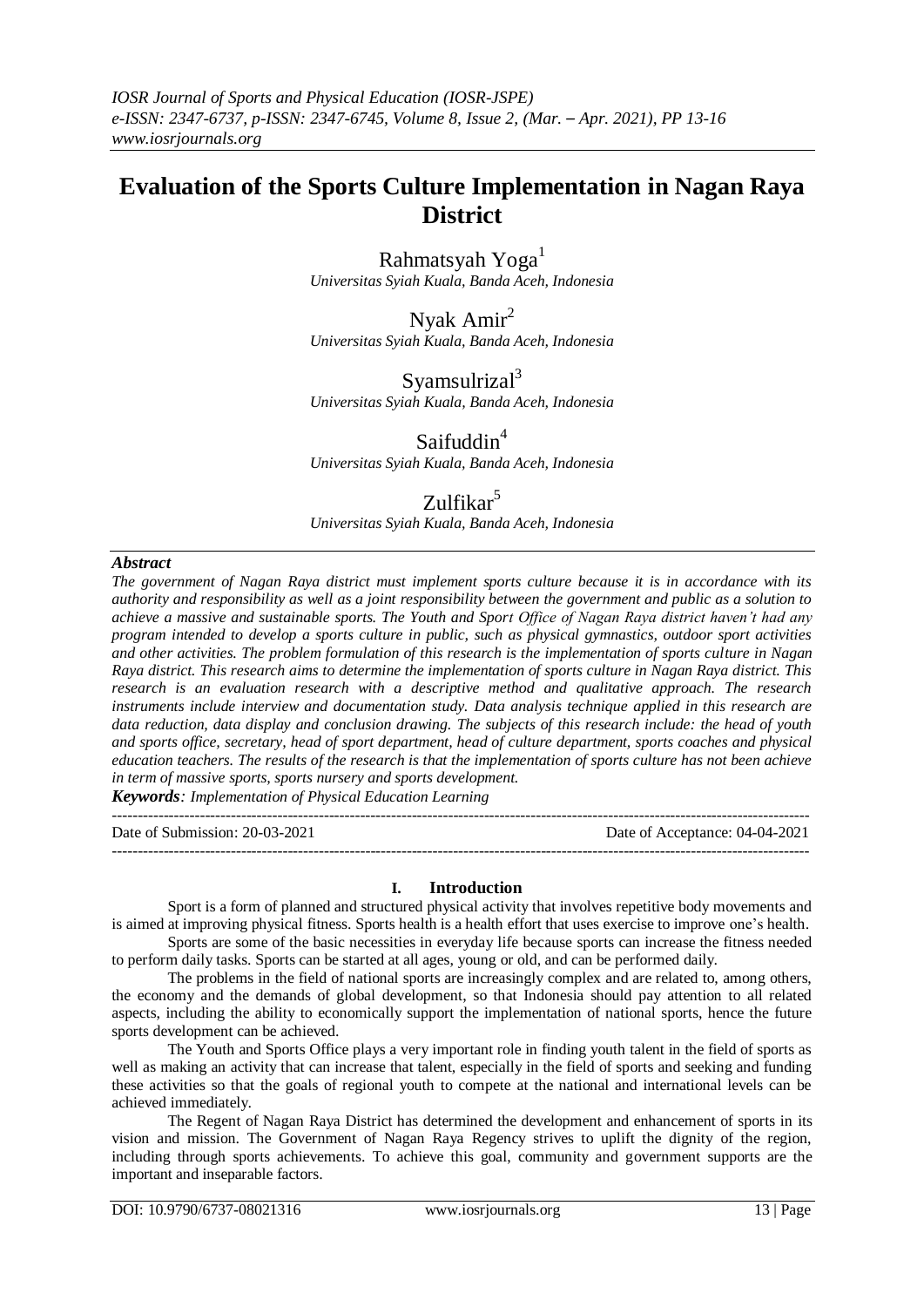The community has done a lot of its role in the advancement of sports achievements. With the high nationalism of the people and the potential of human resources in charge of sports coaching within the Government, bright hopes for achievement are still wide open. Talented young athletes still have the opportunities to make theirdistrict proud.

The spirit of community support and human resources within the government will not change the sport if the responsible office, that is sports office, does not immediately make synergic, maximum and professional efforts in its development, then the sports development of Nagan Raya District will be further behind from other districts. Nagan Raya will also find it increasingly difficult to catch up with the accelerated rate and increase of sports development at the national and international levels.

The Regional Government of Nagan Raya District is required to understand the concept and implementation of sports culture in accordance with their authorities and responsibilities as a joint responsibility between the government and the community so that sports can be promoted properly.

The Nagan Raya district government should carry out sports policies, planning, coordination, coaching, development, standardization and supervision of sports culture, the district government also should implements sports culture based on local excellence.District governments are required to manage at least one leading sport at regional and national levels. Apart from that, in managing this sport, the provincial and local governments also receive assistance from the sports committee. The target of sports culture is the community. The culture of sports requires a definite policy, including through instructions from the central government, the provincial government as well as local governments that are in line with important issues related to sports culture.

Local governments and communities must also be responsible for the planning, procurement, utilization, maintenance and supervision of sports infrastructure. The government and local governments ensure the availability of sports infrastructure in accordance with the standards and needs of the provincial and local governments. The number and types of sports infrastructure that are built must in line with the potential of sports in the local area. Sports infrastructure built in the regions must meet the minimum number and standards set by the government.

Based on the above discussion, the writer is interested in making a research with the title "Evaluation Of The Sports Culture Implementation In Nagan Raya District" with the data acquired from the Youth and Sports Office of Nagan Raya District.

#### **II. Research Method**

The research used evaluation type research with descriptive methods and a qualitative approach. Research on the type of evaluation is an activity of collecting data or information, to be compared with the criteria and then the conclusion, Arikunto (2017: 36).

Based on the problems and research objectives as described by the researcher, the research design is a plan or design made by the researcher as a plan for the activities to be carried out. The preliminary research design is an interview and documentation study at the Youth and Sports Office of Nagan Raya District, the following is a research design that the author describes in the form of a schematic illustration:



Research Activities Scheme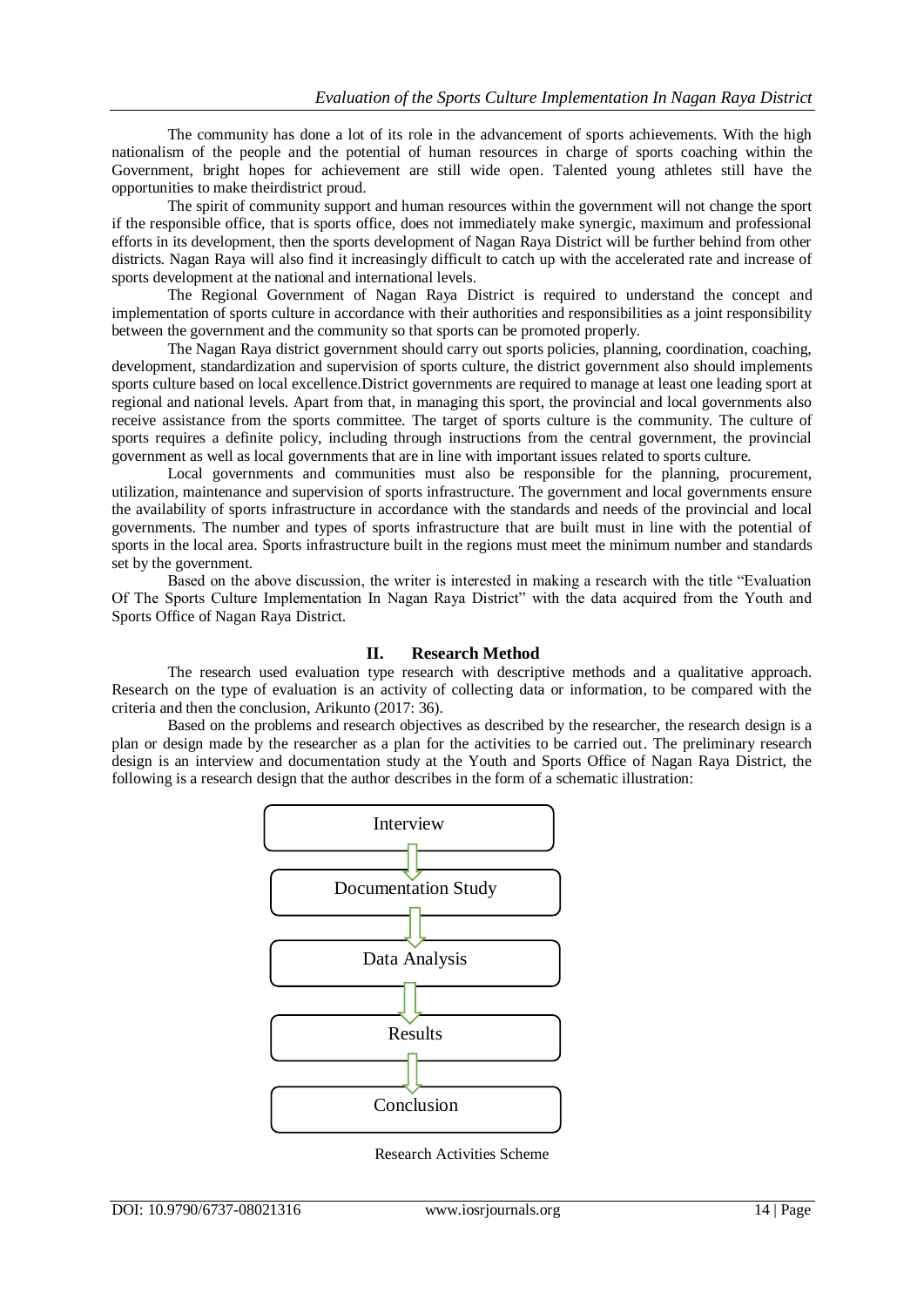The research subject is the subject that the researcher is aiming to study on, namely the subject that is the center of attention or the target of the researcher, (Arikunto, 2013:188). So in this case, the author takes the research subject from The Youth and Sports Office, namely officials or employees who are directly involved in the implementation of sports culture in Nagan Raya District.The development of the instrument used in this study was a list of interviews and conducting documentation studies on the implementation of sports culture in Nagan Raya District.

According to Arikunto (2013: 137) "an instrument is a tool when researchers use a method". The instruments used in the study were related to the data collection process in the study. Data were obtained from interview guidelines and documentation with guidelines developed by the author by referring to the theory and being guided by the supervisor of this research.

In qualitative research, everything that will be sought from the object of research is unclear and uncertain in term of its problems, data source, expected results. The research design is still temporary and will be developed once the researcher study the research object '. (Sugiyono, 2012: 60).

| Variable              | <b>Indicator</b>      | <b>Subindikator</b> |  |
|-----------------------|-----------------------|---------------------|--|
| Implementation of     | <b>Massive Sports</b> | 1. Public Sports    |  |
| <b>Sports Culture</b> |                       | 2. Outdoor          |  |
|                       | <b>Sports Nursery</b> | 1. Nursery in sport |  |
|                       |                       | 2. Sport societies  |  |
|                       | Sports Developmeny    | 1. PPLPD            |  |
|                       |                       | 2. Leading sports   |  |

The data collection techniques used in this research are as follows: Interview and Documentation Study. After the research data is obtained, the researcher analyzes using several stages, namely "the first stage is data reduction, the second stage is data display, and the third is drawing conclusions and data verification.

#### **III. Results**

The head of Youth and Sports Office stated that the sports implementation of Nagan Raya District was stagnant. It could be seen from the public's choice to perform other activities than sports. The problem was caused by several factors, namely the lack of socialization of the benefits of exercise for the community, the lack of sports activities carried out on national holidays and the last is due to online games that are easily accessible and played anywhere. In term of nurseries and sports associations, the head of Youth and Sports Office answered that there were no sports nurseries and associations in Nagan Raya District, because there was no nursery and sports association program that has been created. Meanwhile, the leading sports in Nagan Raya Regency are football, volleyball, martial arts and athletics.

In implementing sports in Nagan Raya Regency, the Secretary replied that the community's sports habits are usually carried out in the afternoon, which are carried out on open fields provided by the local government, but these activities are not routinely carried out. There are no nurseries and sports associations in Nagan Raya District, there are still a group of people who do sports in the afternoon, while the community's leading sports that are often carried out are volleyball and soccer.

For the implementation of sports culture, the head of the sports department answered that the implementation of sports in Nagan Raya Regency has not been running properly. Every afternoon, whether on holidays or normal days, people do more other activities than sports, people mostly sit in coffee shops while playing online games, selling stuffs, and strolling around the city in the afternoon. Only a few people do sports activities such as jogging, playing volleyball, football and other sports. There are no nurseries and sports associations in Nagan Raya Regency because there are no programs and funds to carry out sports nurseries and associations, while the leading sports in Nagan Raya Regency are football, volleyball and athletics. In addition, the head of culture department also said that the implementation of sports in the Nagan Raya community runs as usual, there are some people who do sports activities and there are still many who do not exercise. For nurseries and sports associations, the head of the cultural department has not been able to answer because he does not understand sports programs from the Youth and Sports Office.

Based on the implementation of sports culture in Nagan Raya District, the sports coaches stated that the implementation of sports in Nagan Raya District was not good, it seems that the community is more dominant in doing other activities than exercising. The problem is caused by several factors, namely the lack of socialization from the local government to provide an understanding of the benefits of exercise for the community, the lack of sports activities carried out on national holidays and the last is due to online games that are easily accessible and played anywhere.There are nurseries and sports associations in schools but they are not yet running well and there is no program that has been well prepared. The top sports in Nagan Raya are football, volleyball and athletics.

In term of sports culture implementation, the physical education teacher said that the implementation of